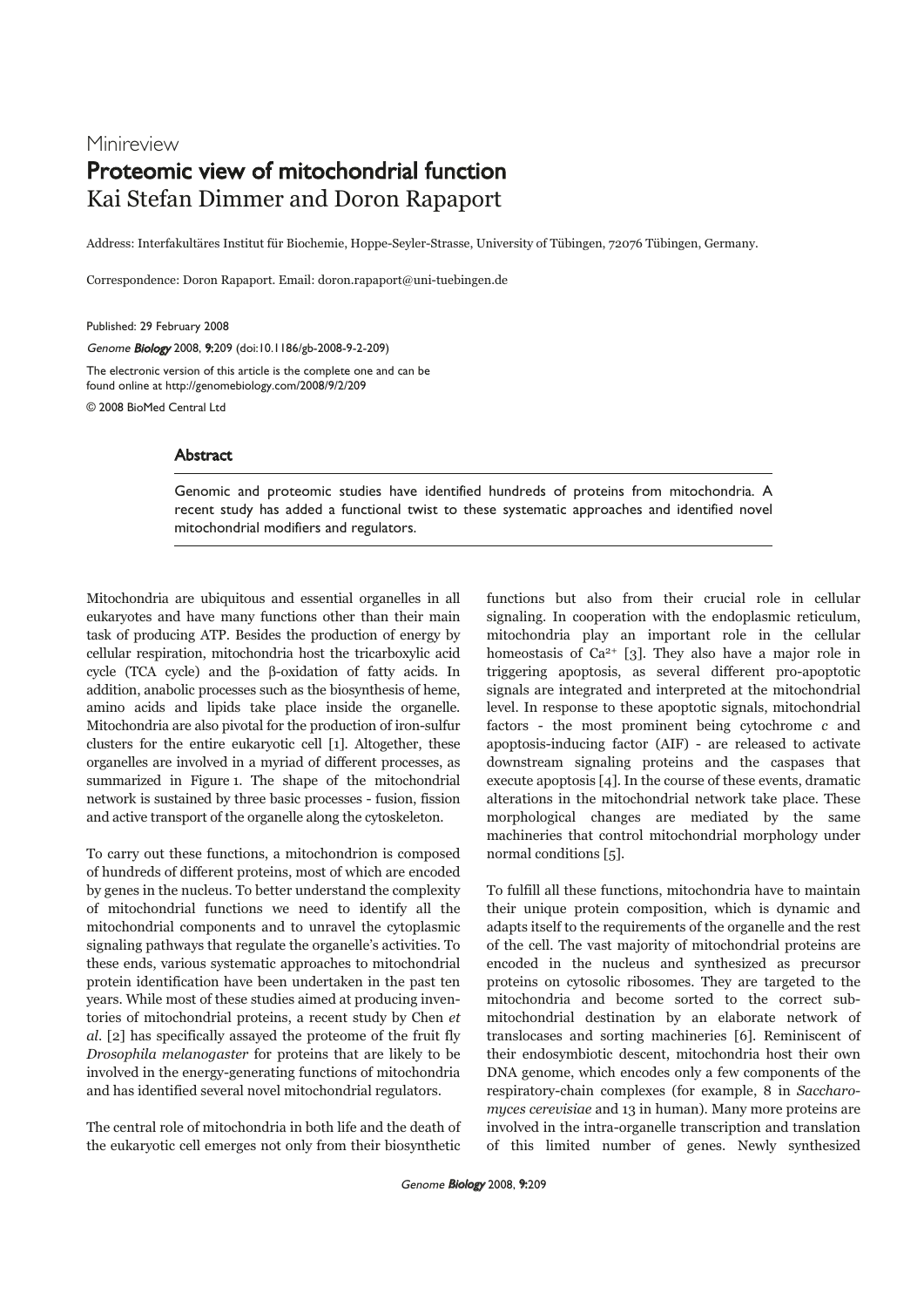

## Figure 1

Overview of mitochondria-related processes. A schematic cross-section of a mitochondrion is shown, with the proteins and protein complexes that are involved in various cellular pathways and processes. Complexes I-IV are the complexes of the respiratory chain. AIF, apoptosis-inducing factor; Cyt c, cytochrome c; i-AAA and m-AAA, proteases of the AAA family in the intermembrane space and matrix, respectively; ISC, iron-sulfur cluster assembly complex; Mfn, mitofusin; TIM, translocase of the inner membrane; TOB, topogenesis of mitochondrial outer membrane β-barrel proteins; TOM, translocase of the outer membrane; VDAC, voltage-dependent anion channel; Opa1, Optic Atrophy 1.

precursor proteins acquire their native conformation with the help of a dedicated set of mitochondrial chaperones [7]. The organelle also harbors an independent quality-control system and misfolded proteins are degraded by mitochondrial proteases such as the AAA-proteases of the matrix and the intermembrane space and by the Lon-protease in the matrix [8].

Various systematic approaches for identifying mitochondrial components and associated signaling proteins have been developed. The proteomes of mitochondria from yeast [9-12], the filamentous fungus Neurospora crassa [13], mouse [14-16], human cells [17] and plants [18] have been systematically analyzed. Collectively, approximately 700 mitochondrial proteins have been identified in yeast and around 500 in rodent and human cells. Interestingly, plant and human mitochondria were found to harbor kinases and other regulatory proteins that are less abundant in yeast mitochondria. This observation is in accordance with the

higher diversity of mitochondria in higher eukaryotes compared with the somewhat limited variability in the unicellular S. cerevisiae. In higher eukaryotes, each cell type may have distinct tasks for mitochondria, which are reflected by differing localizations and morphologies of the organelle in different cells, tissues and organs of the same organism. To address the diversity in the mitochondrial composition among different cell types, Mootha and coworkers [15] analyzed the mitochondrial proteomes from different mouse tissues. Surprisingly, the authors propose that about half of the 'complete' mitochondrial proteome is ubiquitously expressed, whereas the expression of the other half is tissue specific.

## Screening for proteins with mitochondria-related function

Identifying all proteins localized in or on mitochondria is just one facet of the task. To understand mitochondrial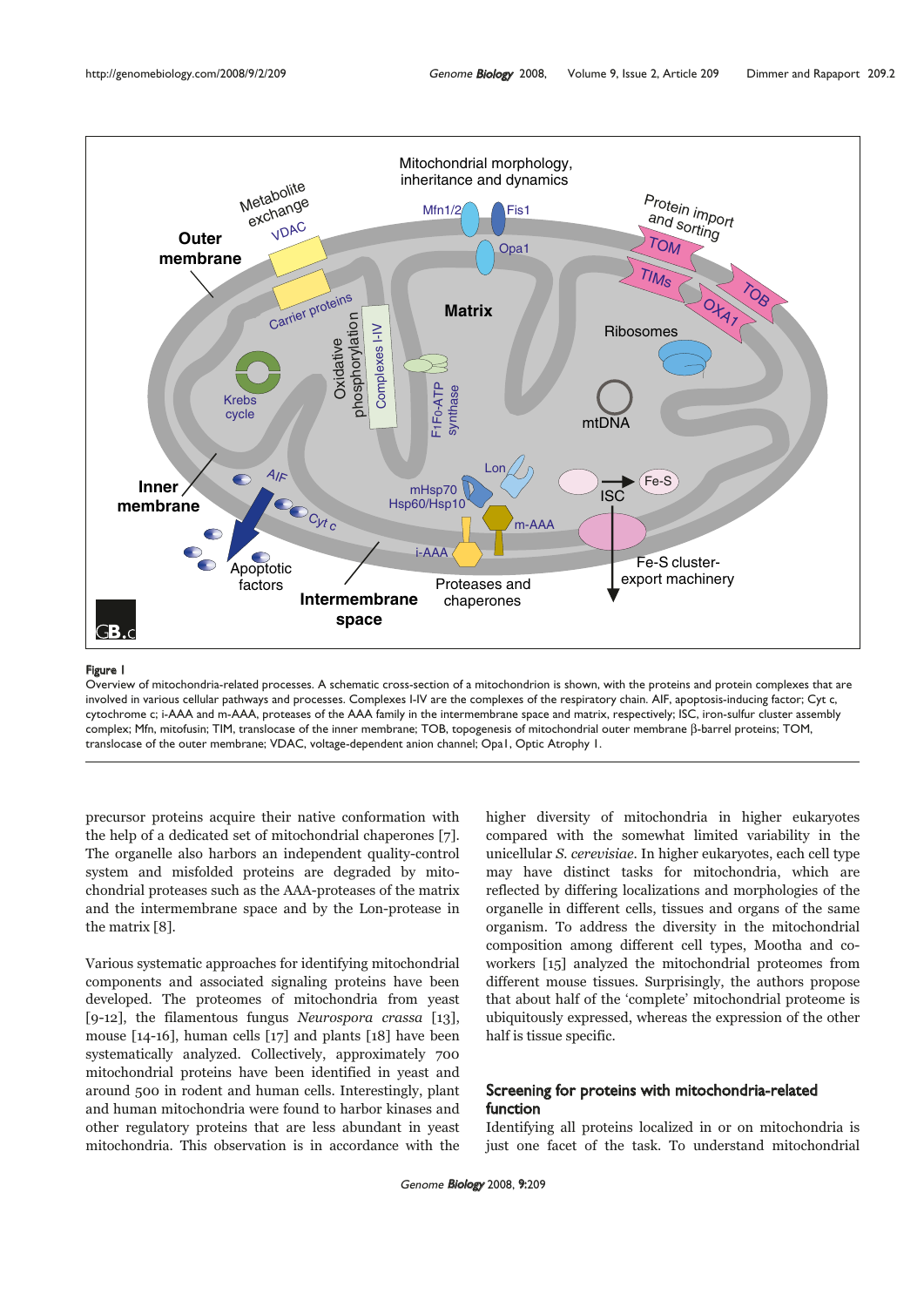behavior in the cellular context it is also necessary to identify proteins that 'communicate' with mitochondria. Which transcription factors are necessary for the expression of nuclear-encoded mitochondrial proteins? How is import of precursor proteins into mitochondria regulated? How do mitochondria communicate with other compartments of the cell? What are the regulatory mechanisms that shape mitochondria? These and other questions can be answered only by understanding the molecular mechanisms that integrate the organelle into the cell.

The first functional screens were carried out in S. cerevisiae, in which collections of mutant strains are readily available. As S. cerevisiae is a facultative anaerobe, most mitochondrial functions can be eliminated without loss of viability; on the other hand, when grown on nonfermentable carbon sources, yeast cells depend on functional respiring mitochondria. A phenotypic screen of deletion mutants for around 4,800 nonessential genes used this requirement to search for mitochondria-related proteins [19]. This screen identified 341 proteins that are crucial for respiration and/or for the regulatory circuits controlling it. Using the same collection of mutants, the authors also aimed to identify genes essential for mitochondrial fusion, fission and transport. Assaying each knockout strain for defects in the morphology and/or distribution of mitochondria led to the discovery of new genes involved in mitochondrial morphology and cellular pathways important for mitochondrial behavior [19]. This study provided the first hint that mitochondrial fusion is regulated by proteasome-related protein degradation. A similar approach using strains bearing inducible essential genes showed that vesicle transport, protein import, the proteasome machinery and ergosterol biosynthesis have an influence on mitochondrial shape and distribution [20].

With the advent of RNA interference (RNAi), systematic downregulation of genes in multicellular eukaryotes such as Caenorhabditis elegans and D. melanogaster became feasible. The recent work of Chen et al. [2] is the first report of a genome-wide screen for genes important for mitochondrial function in a multicellular eukaryote. The authors carried out RNAi using a collection of small interfering RNAs (siRNAs) against the whole genome of D. melanogaster, with an assay of citrate synthase activity as the readout for mitochondrial function. Citrate synthase is located in the mitochondrial matrix and catalyzes the conversion of oxaloacetate and acetyl-CoA to citrate, the first reaction in the TCA cycle. Of the 13,071 genes screened, 152 showed modulation of citrate synthase activity. Obviously, as the activity of only a single enzyme was monitored, this study probably missed many modifiers affecting other mitochondrial activities.

The genes identified [2] are involved in a wide range of pathways and processes. The two largest groups comprise those with functions in transcriptional regulation (22 proteins) and in signaling pathways (17 proteins). Additional biological processes and molecular functions represented were translational regulation, ribosomal proteins, cell-cycle regulation, protein stability and proteolysis, lipid metabolism and defense response. Interestingly, only 17 of the hits were proteins with a clear mitochondrial function, suggesting that most of the modulators of basal mitochondrial function are actually located outside the organelle. The proteins identified in this screen can now serve as a foundation for more intensive work to detect and characterize novel processes and pathways that regulate mitochondrial biogenesis and functions.

In another recent RNAi screen, this time for genes affecting mitochondrial morphology, Ichishita et al. [21] used RNAi to downregulate C. elegans genes encoding mitochondrial proteins. Downregulation of about 80% of the genes identified influenced mitochondrial morphology, indicating that proper mitochondrial function is necessary for the establishment of the mitochondrial network [21].

## Mitochondria in aging and disease

In the past couple of years the central role of mitochondria in cellular aging has become apparent. It is well established that mitochondrial DNA (mtDNA) accumulates mutations with aging, but a causal link between such mutations and the early onset of aging was shown only recently. An impressive example of this is the 'mutator mouse', in which an error-prone mitochondrial DNA polymerase leads to early onset of aging, and which shows a clear correlation between aging and increased mutation rate in the mitochondrial genome [22].

Defects in mitochondria in human cells often have devastating consequences for the cell and consequently for the whole human body. Many mitochondrial diseases, such as mitochondrial encephalomyopathy, lactic acidosis and stroke-like episodes (MELAS, a cause of dementia), myoclonic epilepsy associated with ragged-red fibers (MERRF) and Leber's hereditary optic neuropathy (LHON), are caused by mutations in mtDNA. These mutations lead in most cases to dysfunction of the complexes involved in oxidative phosphorylation and thus to inefficient cellular respiration, with a resulting wide range of heterogeneous symptoms [23]. Mutations in genes encoding components of mitochondrial import systems (Mohr-Tranebjaerg syndrome) and mitochondrial morphology (dominant optic atrophy, Charcot-Marie-Tooth neuropathy type 2A, Wolf-Hirschhorn syndrome) also lead to pathological disorders [24,25]. Furthermore, mitochondria have recently been found to interact with many of the proteins specifically implicated in genetic forms of neurodegenerative diseases such as Parkinson's disease or Alzheimer's disease [26].